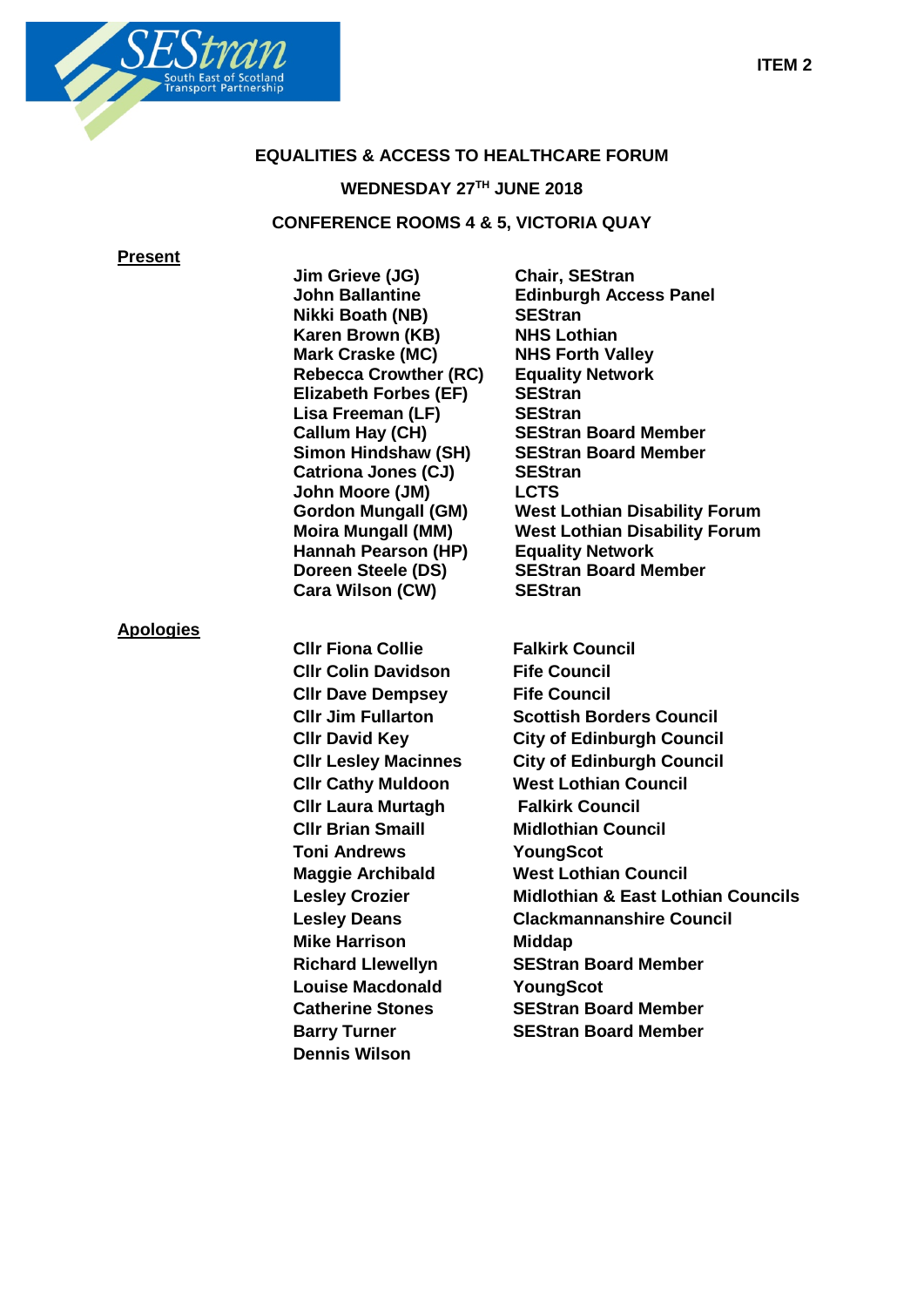| <b>Ref</b>     |                                                                                                                                                                                                                                                                                                                                                                                                                                                                                                                                                                                                                                                                                                                                                                                                                                                                                                                                                                                                                                                                                                                                                                                                                                                                                                     | <b>Actions</b>                                     |
|----------------|-----------------------------------------------------------------------------------------------------------------------------------------------------------------------------------------------------------------------------------------------------------------------------------------------------------------------------------------------------------------------------------------------------------------------------------------------------------------------------------------------------------------------------------------------------------------------------------------------------------------------------------------------------------------------------------------------------------------------------------------------------------------------------------------------------------------------------------------------------------------------------------------------------------------------------------------------------------------------------------------------------------------------------------------------------------------------------------------------------------------------------------------------------------------------------------------------------------------------------------------------------------------------------------------------------|----------------------------------------------------|
| $\mathbf{1}$   | <b>Welcome &amp; Apologies</b>                                                                                                                                                                                                                                                                                                                                                                                                                                                                                                                                                                                                                                                                                                                                                                                                                                                                                                                                                                                                                                                                                                                                                                                                                                                                      |                                                    |
|                | JG welcomed everyone to the meeting and apologies were noted.                                                                                                                                                                                                                                                                                                                                                                                                                                                                                                                                                                                                                                                                                                                                                                                                                                                                                                                                                                                                                                                                                                                                                                                                                                       |                                                    |
| $\overline{2}$ | Minutes of 3rd November 2017 and actions arising                                                                                                                                                                                                                                                                                                                                                                                                                                                                                                                                                                                                                                                                                                                                                                                                                                                                                                                                                                                                                                                                                                                                                                                                                                                    |                                                    |
|                | LF highlighted a correction to Item 5 in the Minutes of the last meeting. It<br>should be amended to read Webpage and not Facebook page as stated.<br>The minutes of last meeting were approved.<br>Matters arising from minutes of last meeting:<br><u>Item 2. Thistle App</u><br>LF reported that there is no maternity symbol.<br>4. Regional Hate Crime Charter and Reporting App<br>CJ to contact Maggie Archibald at West Lothian Council to get contact<br>details of West Lothian's Equality Adviser in connection with the Hate<br>Crime Pilot Charter.<br>5. Thistle Assistance Card and App Update<br>LF reported that all the actions on Keith Fisken have now been completed<br>JG confirmed that Thistle Assistance Card is now publicised on the<br>National Concessionary Card's website and is also advertised on<br>Transport Scotland's Accessibility portal.<br>JG reported that NCC are establishing an online form and anticipates that<br>there will be an opportunity to include a tick box option for signing up for<br>the Thistle Card.<br><b>Item 7. Consultation Updates</b><br>MH has circulated SATA's response in relation to Concessionary Travel.<br><b>Item 8. NHS Journey Planner</b><br>LF confirmed that dentists and GPs are included on the Traveline site. | <b>Catriona</b><br><b>Jones</b>                    |
| $\mathbf{3}$   | <b>Regional Hate Crime Charter Update</b>                                                                                                                                                                                                                                                                                                                                                                                                                                                                                                                                                                                                                                                                                                                                                                                                                                                                                                                                                                                                                                                                                                                                                                                                                                                           |                                                    |
|                | CJ presented the report. CJ stated that a Hate Crime Consultative Event<br>took place in Kirkcaldy in mid-June. Presentations were provided by<br>Transport Scotland, Police Scotland, British Transport Police and People<br>1 <sup>st</sup> . The event was well attended however Stagecoach were the only bus<br>provider to attend. No race, faith or LGBT representatives attended the<br>event. CJ reported that a meeting has been arranged with Transport<br>Scotland to discuss the involvement of more transport operators.<br>CJ will circulate the report from the event which has been produced by<br>Disability Equality Scotland.<br>CJ will circulate the location of the next event when this has been decided.                                                                                                                                                                                                                                                                                                                                                                                                                                                                                                                                                                    | <b>Catriona</b><br><b>Jones</b><br><b>Catriona</b> |
|                |                                                                                                                                                                                                                                                                                                                                                                                                                                                                                                                                                                                                                                                                                                                                                                                                                                                                                                                                                                                                                                                                                                                                                                                                                                                                                                     | <b>Jones</b>                                       |
| 4              | <b>Thistle Assistance Card and App Update</b>                                                                                                                                                                                                                                                                                                                                                                                                                                                                                                                                                                                                                                                                                                                                                                                                                                                                                                                                                                                                                                                                                                                                                                                                                                                       |                                                    |
|                | LF provided a verbal update. LF highlighted that Transport Scotland and<br>National Entitlement Card have both endorsed the Thistle Card.                                                                                                                                                                                                                                                                                                                                                                                                                                                                                                                                                                                                                                                                                                                                                                                                                                                                                                                                                                                                                                                                                                                                                           |                                                    |